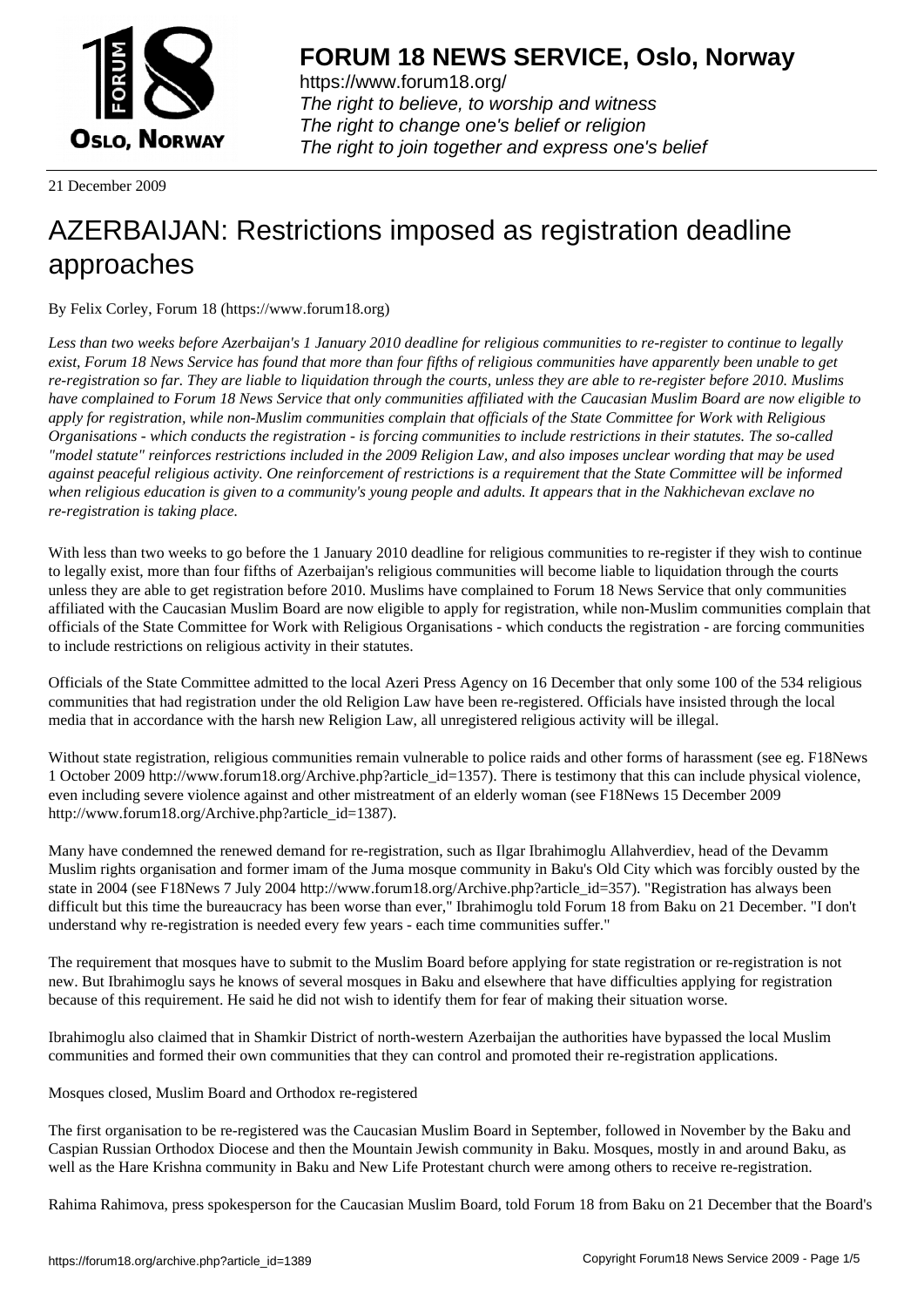not know how many of those have already been registered, but all will be registered that it seems unlikely tha deadline. "State Committee officials told us that communities that apply before the deadline, even if they are not re-registered by then, will be fine."

Just over 500 mosques had registration under the old Religion Law, but Rahimova said she did not know what had happened to any applications from the more than 80 others. She was unsure whether any communities whose mosques have been demolished or closed down by officials were included in the communities recommended for re-registration (see F18News 18 September 2009 http://www.forum18.org/Archive.php?article\_id=1350).

In Baku alone the authorities have demolished one mosque and closed three others, one of which is also threatened with demolition. Several commentators bitterly pointed out to Forum 18 that the mosque closures and demolitions came while Baku was one of the four Capitals of Islamic Culture for 2009 (see F18News 22 December 2009 http://www.forum18.org/Archive.php?article\_id=1390).

Fr Konstantin of the Russian Orthodox Diocese told Forum 18 proudly on 16 December that it had been the second community to be re-registered after the Muslim Board. He said the Diocese's statute allows it to function across the whole of Azerbaijan, adding that State Committee officials had not instructed it what to include in or exclude from its statute. "They accepted the statute we had before," he told Forum 18.

# Arbitrary statute restrictions

A variety of religious communities have complained to Forum 18 that the State Committee has imposed on them a model statute – the text of which has been seen by Forum 18 - which reinforces restrictions included in the new 2009 Religion Law, as well as unclear formulations which may be used against peaceful religious activity. The "model statute for non-Muslim religious communities (organisations)" appears to have been imposed on a number of non-Muslim, non-Russian Orthodox and non-Jewish organisations.

Most controversial are the territorial restrictions imposed via the model statute, which reinforce provisions in the Religion Law (see F18News 3 June 2009 http://www.forum18.org/Archive.php?article\_id=1305). Article 1.1 of the "model statute" states that the community is founded for religious activity "on its own property", while Article 1.11 includes the bald statement: "The territory of activity: The community can only function on the territory of its own legal address."

One religious minority representative told Forum 18 that when they asked why such territorial restrictions are being imposed, State Committee officials refused to say. "They told us they are not here to give explanations and that only the Constitutional Court has the right to interpret laws."

Although the new Religion Law requires permission from the State Committee for religious communities to import or produce religious literature or other religious items, religious communities question the need for the statute to specify that they will seek such permission. Likewise, the model statute specifies that the community will inform the State Committee when it gives religious education to its young people and adults.

The model statute also imposes rules on how religious communities make internal decisions, Article 3.1 specifying that the ruling body of a community is a general meeting of the 10 founders required by the Religion Law. This must take place at least once a month.

# Undefined wording

Also imposed is an unclear formulation specifying that "the community formulates its relations with other religious confessions on the basis of religious toleration (tolerance), respect and the avoidance of conflict" and that the community cannot use violence or the threat of violence in promoting its faith.

Some are concerned by the lack of definitions of these terms, which they fear the state will use against peaceful religious activity. State Committee officials have justified the country's severe censorship regulations – which are used against a wide variety of religious believers – on the grounds that banned literature was "propagating religious intolerance and discrimination" (see F18News 24 February 2009 http://www.forum18.org/Archive.php?article\_id=1259).

Article 1 of the Religion Law amended in 2009 bans the undefined "spreading propaganda of religions with violence or by threatening violence, as well as with the purpose of creating racial, national, religious, social hostility and enmity. It is prohibited to spread and propagate religions (religious movements) against the principles of humanity and human dignity." The Law offers officials a wide range of possibilities to ban religious groups they dislike (see F18News 3 June 2009 http://www.forum18.org/Archive.php?article\_id=1305).

"This presumes we are guilty unless we state otherwise"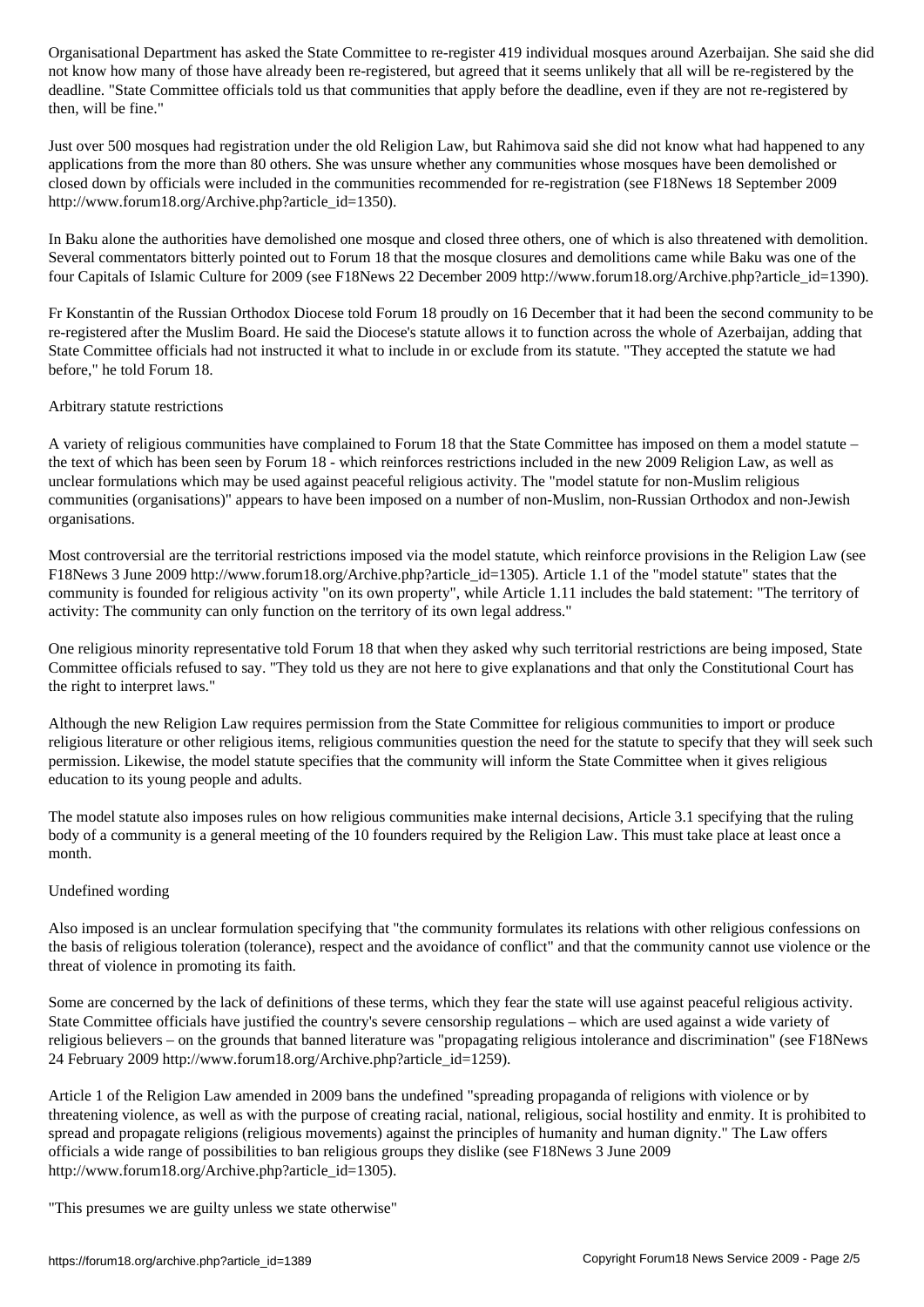Several Protestant Churches have told Forum 18 that they object to the model statute. "It appears we have to make clear we are not going to break the Law," one complained. "This presumes we are guilty unless we state otherwise."

One community which refused to accept the model statute was the Baha'i community, which has a national centre and a community each in Baku and Sumgait. "They told us to change our current statute to conform to the new Law and we complied," one Baha'i told Forum 18 from Baku on 21 December. "Whatever you write in the statute is meaningless anyway, because the Religion Law takes precedence."

Not all non-Muslim communities were given the model statute. Fr Vladimir Fekete, the head of the Catholic Church in Baku, said that State Committee officials have told them that their statute "must conform to the new Religion Law". "Our lawyer is now working on this," he told Forum 18 from Baku on 16 December. He said the Church lodged its application in early December, but has had to correct one document.

Jehovah's Witnesses – who are waiting for a response to their re-registration application for their Baku community – told Forum 18 on 21 December that State Committee officials merely gave them the amendments to the Religion Law and told to ensure that their new statute conformed to them. "What we put in our statute is up to us."

Several Protestant Churches complained that State Committee officials objected to provisions in their proposed charters over inviting foreign fellow-believers to visit communities for religious purposes and over including children in religious activity. "Officials refused to allow us to include these, but we are going to try to fight for them," one told Forum 18.

# No response to Georgian Orthodox

Although relations between the leadership of the Georgian Orthodox Church and Azerbaijani state leaders seem to be improving, the Church is still waiting for an official response to a letter from Georgian Patriarch Ilya to Hidayat Orujev, head of the State Committee, and President Ilham Aliyev. Ilya met the president on a visit to Baku in November and met Orujev the same month when he visited the Georgian capital Tbilisi.

"Our Patriarch wrote to the President and Hidayat Orujev asking them to register a Georgian Orthodox Diocese in Azerbaijan," a Patriarchate representative told Forum 18 from Tbilisi on 21 December. "We also asked Sheikh-ul-Islam Pashazade of the Muslim Board to help facilitate our registration. So far there has been no response. We hope they'll agree to do this. If they don't, they'll have to write giving their reasons why not."

The representative told Forum 18 that the one registered Georgian Orthodox parish in Gakh in north-western Azerbaijan, which has a sizeable ethnic Georgian population, has not lodged re-registration documents as they are hoping to register the diocese first. The representative admitted that problems over access by Georgian Orthodox to other historical churches has still not been resolved (see F18News 29 January 2009 http://www.forum18.org/Archive.php?article\_id=1246).

Asked about reports that Orujev and the Patriarch had agreed over plans to build a Georgian Orthodox church in Baku, the representative warned that it was still early days. "This will have to wait until the Georgian Embassy in Baku can acquire a plot of land." Asked why the community cannot itself acquire its own land and apply for registration, the representative said it is not clear if this would be possible.

# Religion Law forces re-registration

The compulsory re-registration of all religious organisations – the fourth since Azerbaijan gained independence with the collapse of the Soviet Union in 1991 – was mandated by the repressive amendments to the Religion Law which came into force in May 2009.

The amendments also increased the range of information communities must give when lodging registration applications, required State Committee approval to build or rebuild any place of worship wherever it is located in Azerbaijan, banned the sale of religious literature in venues that have not been approved, banned religious activity outside registered addresses of religious communities, and imposed new penalties in the Criminal Code and Code of Administrative Offences for violations of these new restrictions (see F18News 3 June 2009 http://www.forum18.org/Archive.php?article\_id=1305).

A second set of amendments to the Religion Law – this time targeting only Muslims – were signed by President Aliyev and made public in July, without saying when they came into force. These amendments ban non-citizens and citizens who have gained their religious education abroad from leading Muslim rituals (see F18News 22 July 2009 http://www.forum18.org/Archive.php?article\_id=1330).

# The Nakhichevan exception

However, an assistant in the Department for Work with Religious Organisations in Nakhichevan - an exclave wedged between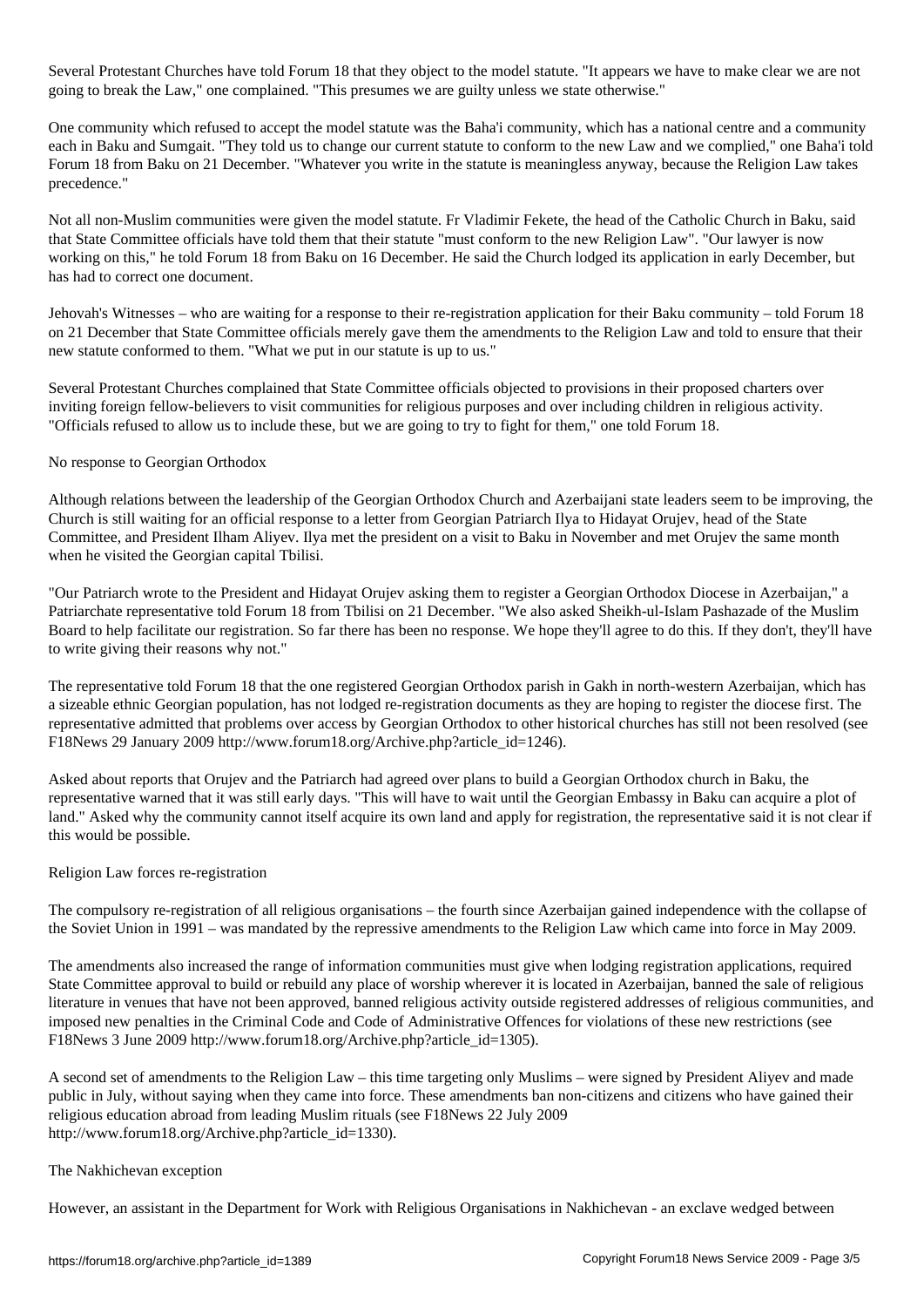"We're not doing re-registration here," Faik Farajov told Forum 18 from Nakhichevan on 21 December. "We're subject not to the State Committee in Baku but to the government of the Autonomous Republic."

Authority over the Nakhichevan Autonomous Republic Department for Work with Religious Organisations was transferred from the State Committee in Baku to the Nakhichevan government under an Azerbaijani Cabinet of Ministers decree of 25 February.

Farajov insisted that the ban on unregistered religious activity prescribed in the new Religion Law will not apply in Nakhichevan. "No one here said anything about religious activity without registration being illegal. There's no such ban here." He pointed out that of the 250 or so mosques, only eight have state registration. "They registered with us here in Nakhichevan and were re-registered in 2004 and 2005. They all had a certificate from the Caucasian Muslim Board."

The Nakhichevan authorities have cracked down hard on small communities of Seventh-day Adventists and Baha'is in Nakhichevan. Farajov of the Department for Work with Religious Organisations told Forum 18 that no non-Muslim communities exist. "The Adventists and Baha'is have all left," he claimed, insisting that "of course" they would be allowed to function (see F18News 6 February 2008 http://www.forum18.org/Archive.php?article\_id=1082).

Ibrahimoglu of the Devamm Muslim rights group points out that control by the authorities in Nakhichevan is even tighter than in the rest of Azerbaijan. No independent monitoring of religious freedom or other human rights can take place there. "It is not safe to do so," he told Forum 18.

# Struggles for registration

Registration is especially tightly controlled in Azerbaijan. Each time the Religion Law has been substantially amended in the 18 years since independence, all religious communities have been obliged to re-register, with time-consuming meetings, paperwork and negotiation with the State Committee. Each time some disfavoured religious communities have found that ever fewer have been able to do so, Forum 18 notes. The last re-registration drive in the wake of the 2001 Religion Law amendments saw many unable to gain registration.

Believed to hold the record for the religious community denied registration for the longest time is the Baptist congregation in the town of Aliabad in Zakatala District. It first applied for registration in the mid-1990s and is still waiting (see eg. F18News 12 February 2009 http://www.forum18.org/Archive.php?article\_id=1254).

Pastor Zaur Balaev told Forum 18 from the town on 13 December that church members again went to Zakatala notary Najiba Mamedova on 11 December for her to notarise the signatures of the 20 founders on the application, but both she and her colleague refused to do so once again. "Until we get an order from the State Committee in Baku we won't do so," Balaev quoted them as saying. The church has prepared a complaint to Orujev, the head of the State Committee in Baku.

In 2008, the State Committee registered 102 communities, all but one of them Muslim. The only non-Muslim community it registered was a Jewish community in the city of Sumgait. In 2009 it refused to register any new communities until the new Religion Law had come into force.

Of the 534 religious communities which managed to gain registration under the old Religion Law, Forum 18 believes that 502 were Muslim while only 32 were of other faiths. The Russian Orthodox diocese (which has six parishes in Azerbaijan) chose to register as one organisation. Eight of the communities were Jewish (Ashkenazi, Mountain or Georgian Jews), three were Molokan, three Baptist, three Baha'i, two Adventist, one Hare Krishna, one Jehovah's Witness, one Georgian Orthodox (the parish in Gakh), one Catholic, one Albanian Udin, and six other Protestant congregations. (END)

For a personal commentary, by an Azeri Protestant, on how the international community can help establish religious freedom in Azerbaijan, see http://www.forum18.org/Archive.php?article\_id=482.

For more background information see Forum 18's Azerbaijan religious freedom survey at http://www.forum18.org/Archive.php?article\_id=1192.

More coverage of freedom of thought, conscience and belief in Azerbaijan is at http://www.forum18.org/Archive.php?query=&religion=all&country=23.

A compilation of Organisation for Security and Co-operation in Europe (OSCE) freedom of religion or belief commitments can be found at http://www.forum18.org/Archive.php?article\_id=1351.

A personal commentary on the European Court of Human Rights and conscientious objection to military service is at http://www.forum18.org/Archive.php?article\_id=1377.